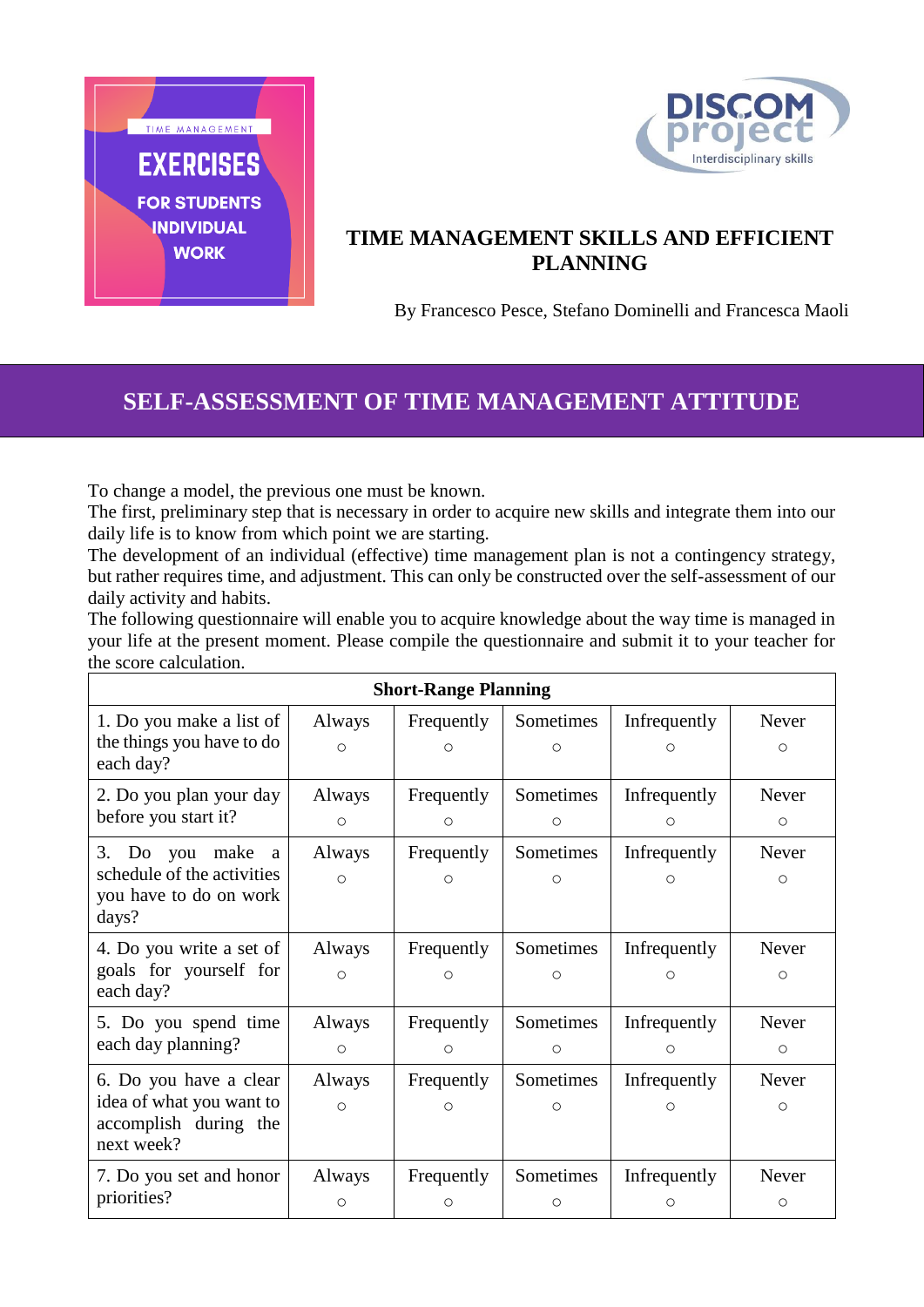| <b>Time Attitudes</b>                                                                                                                               |                   |                       |                      |                         |                     |  |  |  |
|-----------------------------------------------------------------------------------------------------------------------------------------------------|-------------------|-----------------------|----------------------|-------------------------|---------------------|--|--|--|
| 1. Do you often find<br>yourself doing things<br>which<br>interfere<br>with<br>your schoolwork simply<br>because you hate to say<br>"No" to people? | Always<br>$\circ$ | Frequently<br>$\circ$ | Sometimes<br>$\circ$ | Infrequently<br>O       | Never<br>$\circ$    |  |  |  |
| 2. Do you feel you are in<br>charge of your own time,<br>by and large?                                                                              | Always<br>$\circ$ | Frequently<br>O       | Sometimes<br>Ο       | Infrequently<br>Ο       | Never<br>O          |  |  |  |
| 3. On an average class<br>day do you spend more<br>with<br>time<br>personal<br>grooming than doing<br>schoolwork?                                   | Always<br>$\circ$ | Frequently<br>O       | Sometimes<br>Ω       | Infrequently<br>Ο       | Never<br>O          |  |  |  |
| 4. Do you believe that<br>for<br>there<br>is<br>room<br>improvement in the way<br>you manage your time?                                             | Always<br>$\circ$ | Frequently<br>О       | Sometimes<br>O       | Infrequently<br>O       | Never<br>$\circ$    |  |  |  |
| 5.<br>Do<br>make<br>you<br>constructive use of your<br>time?                                                                                        | Always<br>$\circ$ | Frequently<br>$\circ$ | Sometimes<br>О       | Infrequently<br>O       | Never<br>$\circ$    |  |  |  |
| continue<br>Do<br>you<br>6.<br>unprofitable routines or<br>activities?                                                                              | Always<br>$\circ$ | Frequently<br>$\circ$ | Sometimes<br>О       | Infrequently<br>O       | Never<br>$\circ$    |  |  |  |
| <b>Long-Range Planning</b>                                                                                                                          |                   |                       |                      |                         |                     |  |  |  |
| 1. Do you usually keep<br>desk<br>clear<br>of<br>your<br>everything other than<br>what you are currently<br>working on?                             | Always<br>$\circ$ | Frequently<br>О       | Sometimes<br>O       | Infrequently<br>$\circ$ | Never<br>$\circ$    |  |  |  |
| 2. Do you have a set of<br>goals for<br>the<br>entire<br>quarter?                                                                                   | Always<br>$\circ$ | Frequently<br>О       | Sometimes<br>Ο       | Infrequently<br>Ο       | Never<br>О          |  |  |  |
| 3. The night before a<br>major assignment is due,<br>are you usually<br>still<br>working on it?                                                     | Always<br>$\circ$ | Frequently<br>O       | Sometimes<br>Ο       | Infrequently<br>Ο       | Never<br>О          |  |  |  |
| When<br>4.<br>have<br>you<br>several things to do, do<br>you think it is best to do<br>a little bit of work on<br>each one?                         | Always<br>$\circ$ | Frequently<br>O       | Sometimes<br>Ο       | Infrequently<br>Ο       | Never<br>О          |  |  |  |
| 5. Do you regularly<br>review your class notes,<br>even when a test is not<br>imminent?                                                             | Always<br>$\circ$ | Frequently<br>О       | Sometimes<br>$\circ$ | Infrequently<br>О       | Never<br>$\bigcirc$ |  |  |  |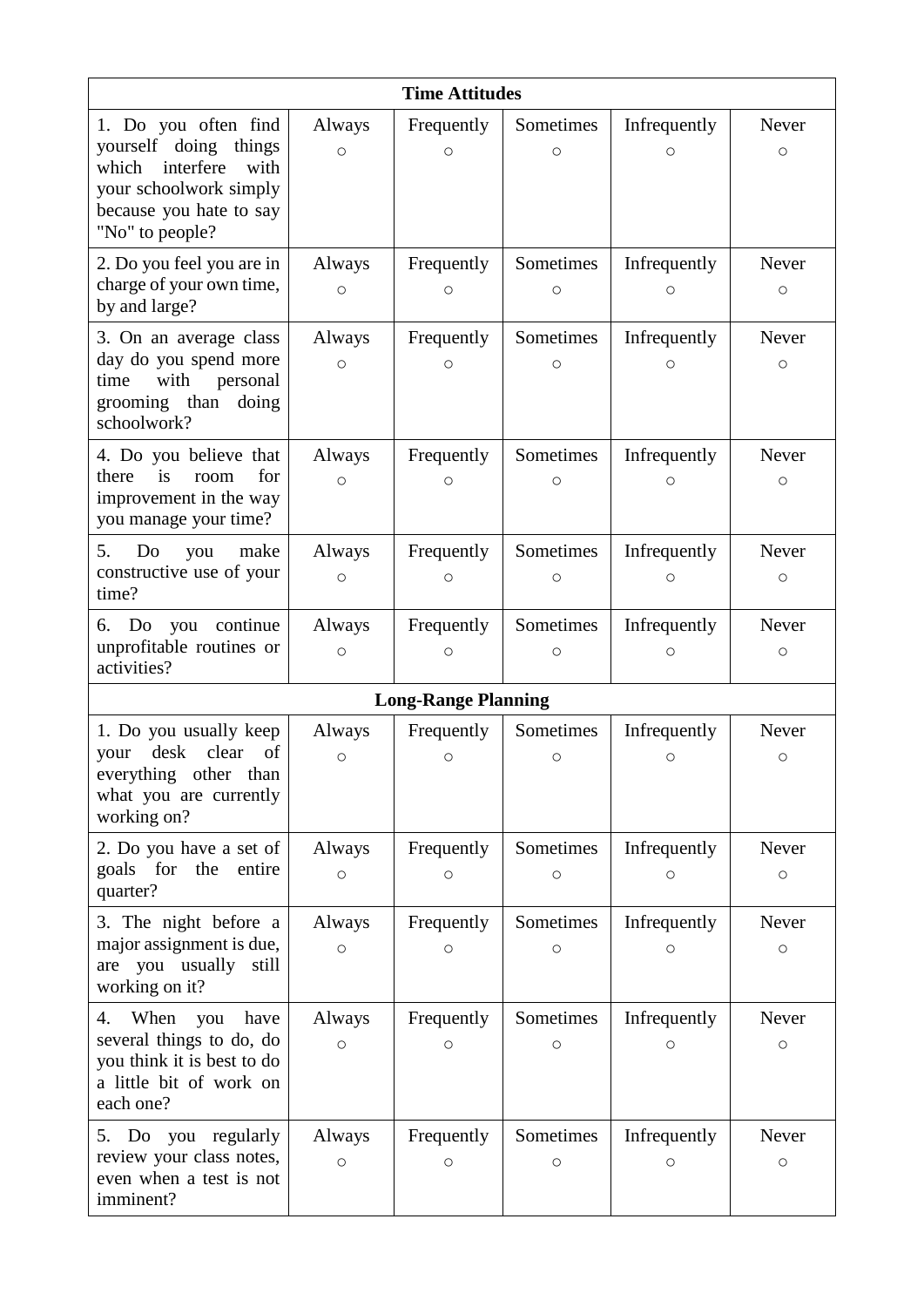### **PERSONALIZE YOUR AGENDA ACCORDING TO YOUR MOST PRODUCTIVE HOURS**

#### **Introduction**

Finding our most productive hours becomes more relevant in a context where there is more autonomy in the organization of the work and in the time schedule. Classic 9 to 5 jobs are less prone to let people adjust their schedule according to their energy and concentration peaks. However, the modern society is going fast towards more flexible schedules and the recent events are making smart-working the rule instead of the exception in many contexts.

Therefore, it is very useful to find out when you are more productive (When? Where? Alone or together?) and concentrate there all your most difficult tasks.

#### **Exercise**

1) Discovering our productive peaks and valley requires self-observation. However, this does not need to be done over a long time-span, since there are exercises enable us to get a general idea of the conditions in which we are more productive.

Ask students to engage in the following activities every time they can during the day, for at least three days. Those exercises may seem time-consuming at first sight, but a few days of effort will enable to save time in the future.

2) At various times throughout the day, try to write a short story of maximum three sentences. Try to choose different context, environments and, of course, times of the day. Just sit down and try to write a story according to what comes on your mind at that moment.

*E.g. Once there was a mouse that was looking for a new home. His last nest had been destroyed by a tractor and now he needed to find a new one before winter. He tried to ask around, until he found a beaver that led him to a beautiful shelter under a chestnut tree.*

Please notice that the quality and the topic of the story are not important: what is important is to examine our attitude towards the activity.

Ask students to answer the following questions:

- How much time did it take to write the story (time of completion)?
- Are there times when stories just pop up in your mind?
- Are there times when, at the idea of writing a story, your mind answers "just not right now"?
- 3) Observe your work/study rhythms for at least a week:
	- Do you usually perform most of the tasks during the morning? (yes/no)
	- Do you usually feel tired and sluggish in the morning?
	- In the afternoon, do you have the impression that the day is finally come to an end? Or do you feel refreshed and ready to work?
	- Do you think that your energy pattern during the day is ascendant (from down to up, with a peak in the evening), or descendant (from up do down)?
	- Do you usually enjoy studying/working after dinner?
	- Will you be willing to wake up an hour earlier each day in order to have more free time in the afternoon?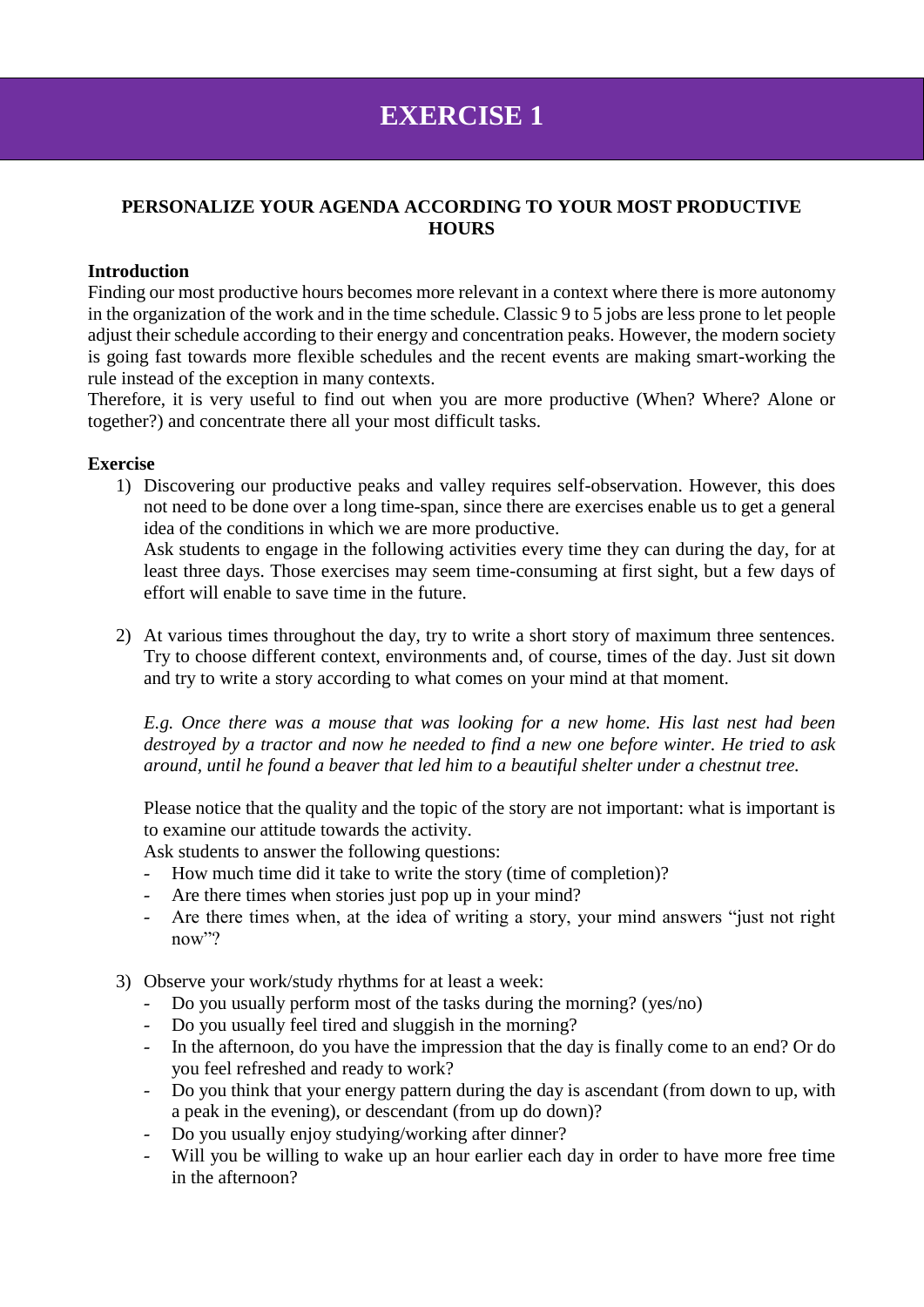## **DOING AND POSTPONING**

#### **Introduction**

While setting short-term goals, the usual approach is to define which kind of results we want to achieve in one day/week/month. However, an efficient strategy of goal-planning cannot be performed if the definition of the activities is not accompanied by an actual implementation. In this context, it is important to understand our attitude towards the execution of a settled plan.

Often, our perception of an efficient use of time may be undermined by the fact that we **perform non-important tasks** and we **postpone important ones** (on the basis of a pre-determined set of goals).

Postponing creates the illusion of time, or lack thereof: setting aside an activity makes us think that there is still time to perform it, even if the deadline is close. At the same time, filling our time with other activities may develop the false impression we are fruitfully employing our time and resources.

#### **Exercise**

Try to set a weekly plan with the exact indications of the goals and activities they would like to achieve on the week. The plan can be done on Friday or Saturday.

In order to make the exercise more effective, the plan should be thematic: *e.g.* include only academic activities.

Week \_\_\_\_\_\_\_\_\_\_\_ (*dates*) Activities and Goals (plan)



Take a take a diary (on the form of short notes) at the end of each day, in which to sign how you have actually spent your time. This does not need to be detailed, but it should give a general idea of activities actually performed during the week.

At the end of the week, compare your plan with the dairy, with the activities carried out.

A. Are there any activities or goals that you planned to achieve and you actually have achieved?

\_\_\_\_\_\_\_\_\_\_\_\_\_\_\_\_\_\_\_\_\_\_\_\_\_\_\_\_\_\_\_\_\_\_\_\_\_\_\_\_\_\_\_\_\_\_\_\_\_\_\_\_\_\_\_\_\_\_\_\_\_\_\_\_\_\_\_\_\_\_\_\_\_\_\_\_\_\_\_\_ \_\_\_\_\_\_\_\_\_\_\_\_\_\_\_\_\_\_\_\_\_\_\_\_\_\_\_\_\_\_\_\_\_\_\_\_\_\_\_\_\_\_\_\_\_\_\_\_\_\_\_\_\_\_\_\_\_\_\_\_\_\_\_\_\_\_\_\_\_\_\_\_\_\_\_\_\_\_\_\_  $\_$  , and the set of the set of the set of the set of the set of the set of the set of the set of the set of the set of the set of the set of the set of the set of the set of the set of the set of the set of the set of th \_\_\_\_\_\_\_\_\_\_\_\_\_\_\_\_\_\_\_\_\_\_\_\_\_\_\_\_\_\_\_\_\_\_\_\_\_\_\_\_\_\_\_\_\_\_\_\_\_\_\_\_\_\_\_\_\_\_\_\_\_\_\_\_\_\_\_\_\_\_\_\_\_\_\_\_\_\_\_\_

B. Are there any activities goals that you planned to achieve and you did not achieve?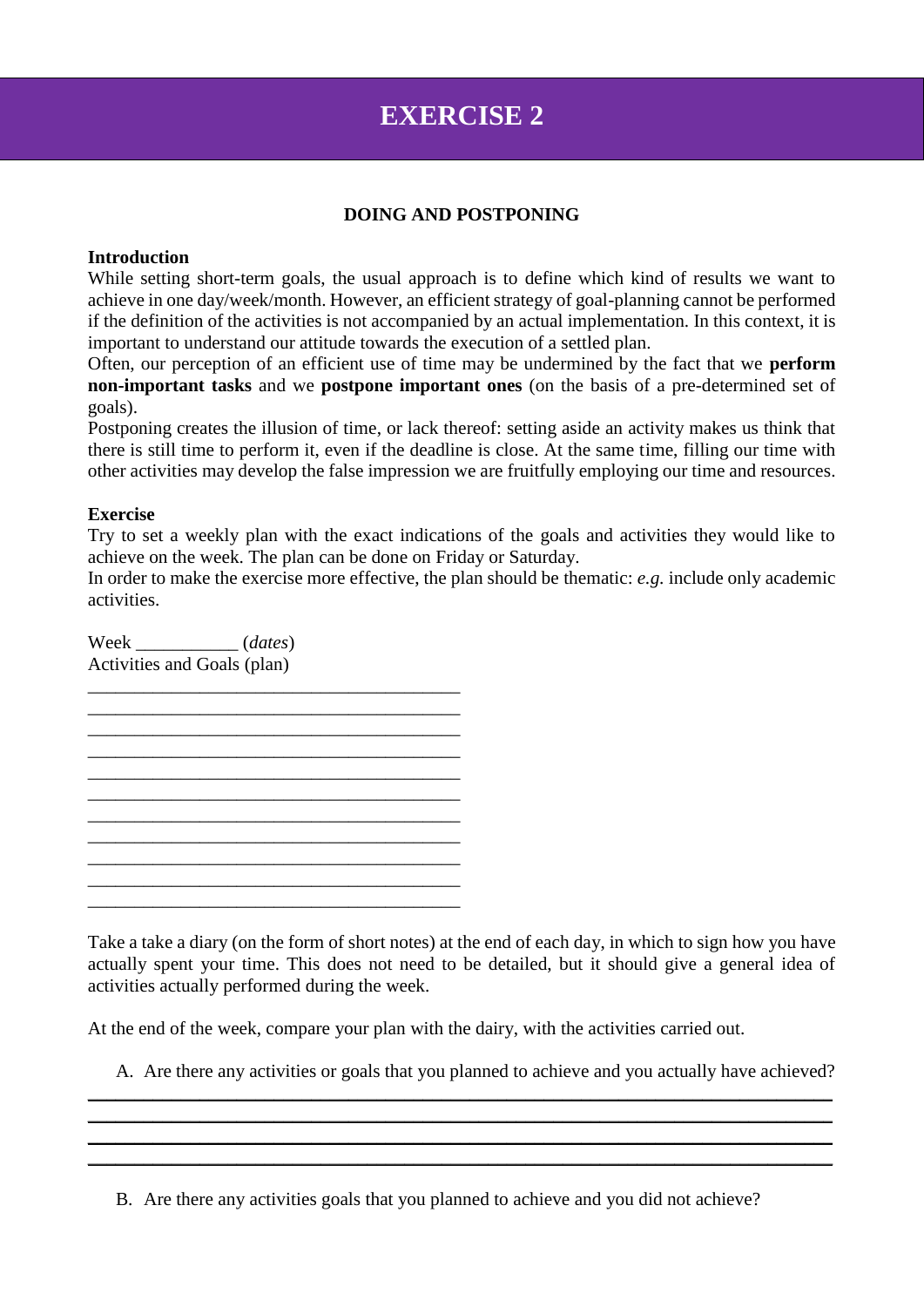C. Are there some activities that you have actually done and you may qualify as "non-important" compared to the prior-fixed goals?

\_\_\_\_\_\_\_\_\_\_\_\_\_\_\_\_\_\_\_\_\_\_\_\_\_\_\_\_\_\_\_\_\_\_\_\_\_\_\_\_\_\_\_\_\_\_\_\_\_\_\_\_\_\_\_\_\_\_\_\_\_\_\_\_\_\_\_\_\_\_\_\_\_\_\_\_\_\_\_\_ \_\_\_\_\_\_\_\_\_\_\_\_\_\_\_\_\_\_\_\_\_\_\_\_\_\_\_\_\_\_\_\_\_\_\_\_\_\_\_\_\_\_\_\_\_\_\_\_\_\_\_\_\_\_\_\_\_\_\_\_\_\_\_\_\_\_\_\_\_\_\_\_\_\_\_\_\_\_\_\_ \_\_\_\_\_\_\_\_\_\_\_\_\_\_\_\_\_\_\_\_\_\_\_\_\_\_\_\_\_\_\_\_\_\_\_\_\_\_\_\_\_\_\_\_\_\_\_\_\_\_\_\_\_\_\_\_\_\_\_\_\_\_\_\_\_\_\_\_\_\_\_\_\_\_\_\_\_\_\_\_  $\_$  , and the set of the set of the set of the set of the set of the set of the set of the set of the set of the set of the set of the set of the set of the set of the set of the set of the set of the set of the set of th

\_\_\_\_\_\_\_\_\_\_\_\_\_\_\_\_\_\_\_\_\_\_\_\_\_\_\_\_\_\_\_\_\_\_\_\_\_\_\_\_\_\_\_\_\_\_\_\_\_\_\_\_\_\_\_\_\_\_\_\_\_\_\_\_\_\_\_\_\_\_\_\_\_\_\_\_\_\_\_\_ \_\_\_\_\_\_\_\_\_\_\_\_\_\_\_\_\_\_\_\_\_\_\_\_\_\_\_\_\_\_\_\_\_\_\_\_\_\_\_\_\_\_\_\_\_\_\_\_\_\_\_\_\_\_\_\_\_\_\_\_\_\_\_\_\_\_\_\_\_\_\_\_\_\_\_\_\_\_\_\_ \_\_\_\_\_\_\_\_\_\_\_\_\_\_\_\_\_\_\_\_\_\_\_\_\_\_\_\_\_\_\_\_\_\_\_\_\_\_\_\_\_\_\_\_\_\_\_\_\_\_\_\_\_\_\_\_\_\_\_\_\_\_\_\_\_\_\_\_\_\_\_\_\_\_\_\_\_\_\_\_ \_\_\_\_\_\_\_\_\_\_\_\_\_\_\_\_\_\_\_\_\_\_\_\_\_\_\_\_\_\_\_\_\_\_\_\_\_\_\_\_\_\_\_\_\_\_\_\_\_\_\_\_\_\_\_\_\_\_\_\_\_\_\_\_\_\_\_\_\_\_\_\_\_\_\_\_\_\_\_\_

D. Do you think that you engaged in some 'postponing' attitude towards your fixed activities and goals?

\_\_\_\_\_\_\_\_\_\_\_\_\_\_\_\_\_\_\_\_\_\_\_\_\_\_\_\_\_\_\_\_\_\_\_\_\_\_\_\_\_\_\_\_\_\_\_\_\_\_\_\_\_\_\_\_\_\_\_\_\_\_\_\_\_\_\_\_\_\_\_\_\_\_\_\_\_\_\_\_ \_\_\_\_\_\_\_\_\_\_\_\_\_\_\_\_\_\_\_\_\_\_\_\_\_\_\_\_\_\_\_\_\_\_\_\_\_\_\_\_\_\_\_\_\_\_\_\_\_\_\_\_\_\_\_\_\_\_\_\_\_\_\_\_\_\_\_\_\_\_\_\_\_\_\_\_\_\_\_\_  $\_$  , and the set of the set of the set of the set of the set of the set of the set of the set of the set of the set of the set of the set of the set of the set of the set of the set of the set of the set of the set of th \_\_\_\_\_\_\_\_\_\_\_\_\_\_\_\_\_\_\_\_\_\_\_\_\_\_\_\_\_\_\_\_\_\_\_\_\_\_\_\_\_\_\_\_\_\_\_\_\_\_\_\_\_\_\_\_\_\_\_\_\_\_\_\_\_\_\_\_\_\_\_\_\_\_\_\_\_\_\_\_

# **EXERCISE 3**

## **THE POWER HOUR**

### **Introduction**

In time management, the Power Hour technique is used to clear up our schedules from small, yet necessary tasks that require a short amount of time but are prone to a high degree of procrastination. It is a 60-minute window during which you aim to complete a predetermined set of smaller tasks. Those are the activity that most often make our schedules busy and are always in our mind, yet we tend to postpone, because they are usually no subject to a deadline.

The Power Hour enables us to clear all those tasks in a fixed and predetermined amount of time that is exclusively dedicated to them and will enable us to put a short but consistent effort in eliminating them from our agenda.

#### **Exercise**

- 1) Identify the tasks that can be qualified as "small tasks", since they are not priorities, but they need to be done anyway. In other words, they are the annoying little tasks that we are constantly ignoring (*e.g.* schedule a dentist appointment; organize the notes of a course; complete your monthly timesheets; send a mail).
- 2) Identify an hour during the day where you may effectively concentrate all these tasks (most probably, during office hours as these activities may require contacts with students' offices, secretary staff, etc.).
- 3) Do it! Perform the Power Hour.

#### **Evaluate**

What was the impact of the Power Hour on the overall weekly organization?

Did the Power Hour have a beneficial impact over the week (both from an organizational and psychological point of view)?

Did you experienced benefits regarding the perceived control of time during the week?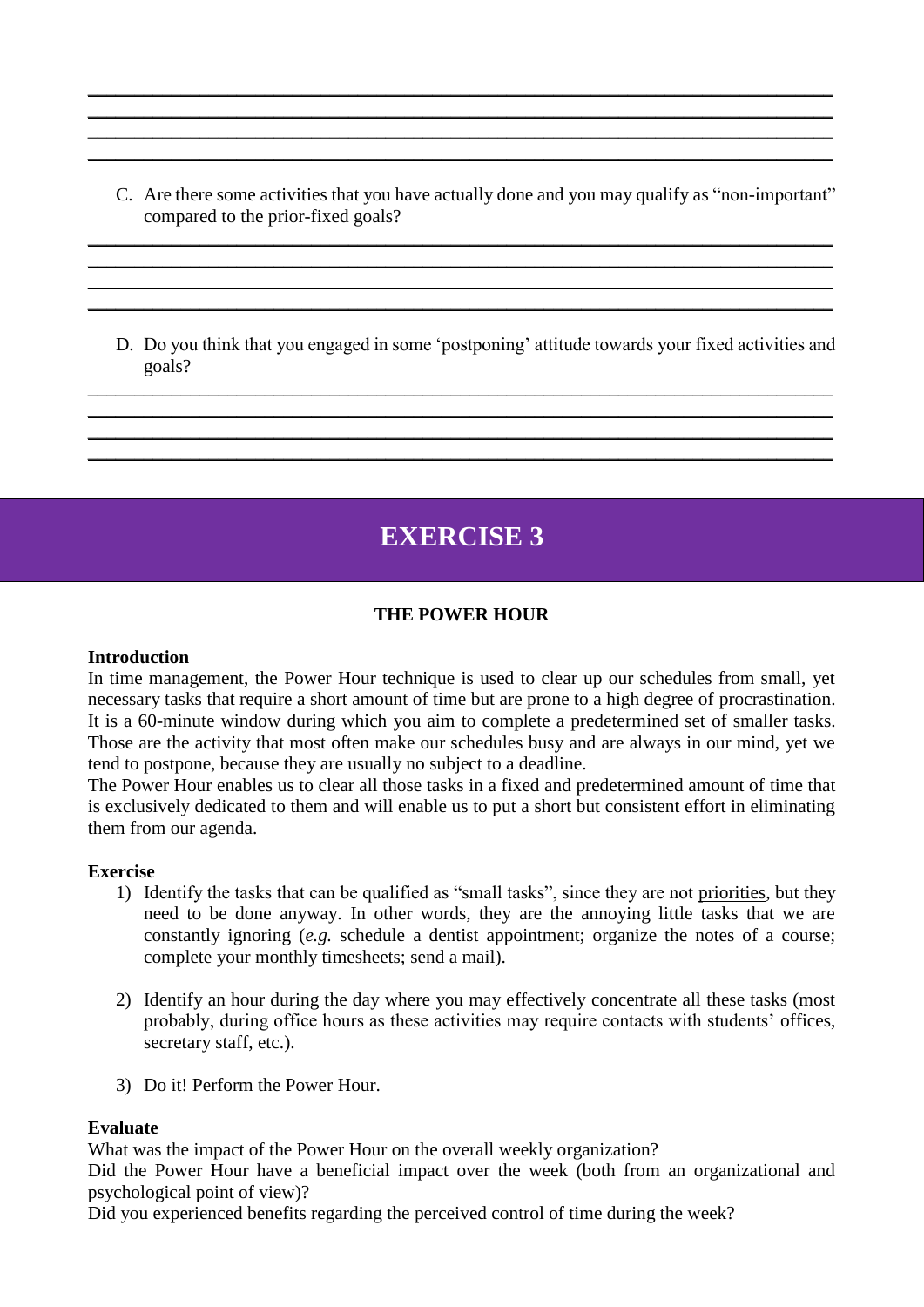## **MANAGE YOUR DISTRACTIONS – SAVE YOUR TIME MANAGEMENT PLAN**

#### **Introduction**

In most occasions, in particular where work is performed in groups, the possibility to carry our activities is greatly influenced by the surrounding environment. Colleagues and distractions (such as cell phone, social medial, etc.) negatively affect your time management. Whereas some negative factors can easily be controlled (even though not necessarily completely eliminated as a moment of relax is not per se negative), a multitude of interruptions can prejudice if not even nullify a wellconstructed time-management plan, obliging you to keep up with work or study at home, thus breaking the work-life balance time management should contribute to preserve.

This exercise will make possible that your well-reasoned time management plan is not negatively affected by outside elements and sources.

#### **Exercise**

- 1) Analyse the environment you usually work in and count i) the number of times that you check the phone (to check what time it is; to check social media account, etc.); ii) the number of times you are interrupted by people (even if they are just passing by and greeting);
- 2) How many minutes in average in 3 working hours did you lose due points i) and ii) above?
- 3) Try to identify "silence working areas" in libraries (or close the doors in offices with "no disturb" signs) for 2 hours in the morning and identify one hour for work in common spaces (or work in the office with open door). For the same time, avoid using cell phones for nonprofessional purposes.
- 4) Check after two weeks if your perception of external distraction has increased your capacity of time management.

## **Evaluate**

The "concentration" of "distractions" in one single, "controlled" and pre-defined time-slot (most probably, the working hours where you feel yourself less able to better perform) should allow you to better keep you on track with your time-management schedule without necessarily being unfriendly in a working place – as your door will always be open (just in specific times, your times!).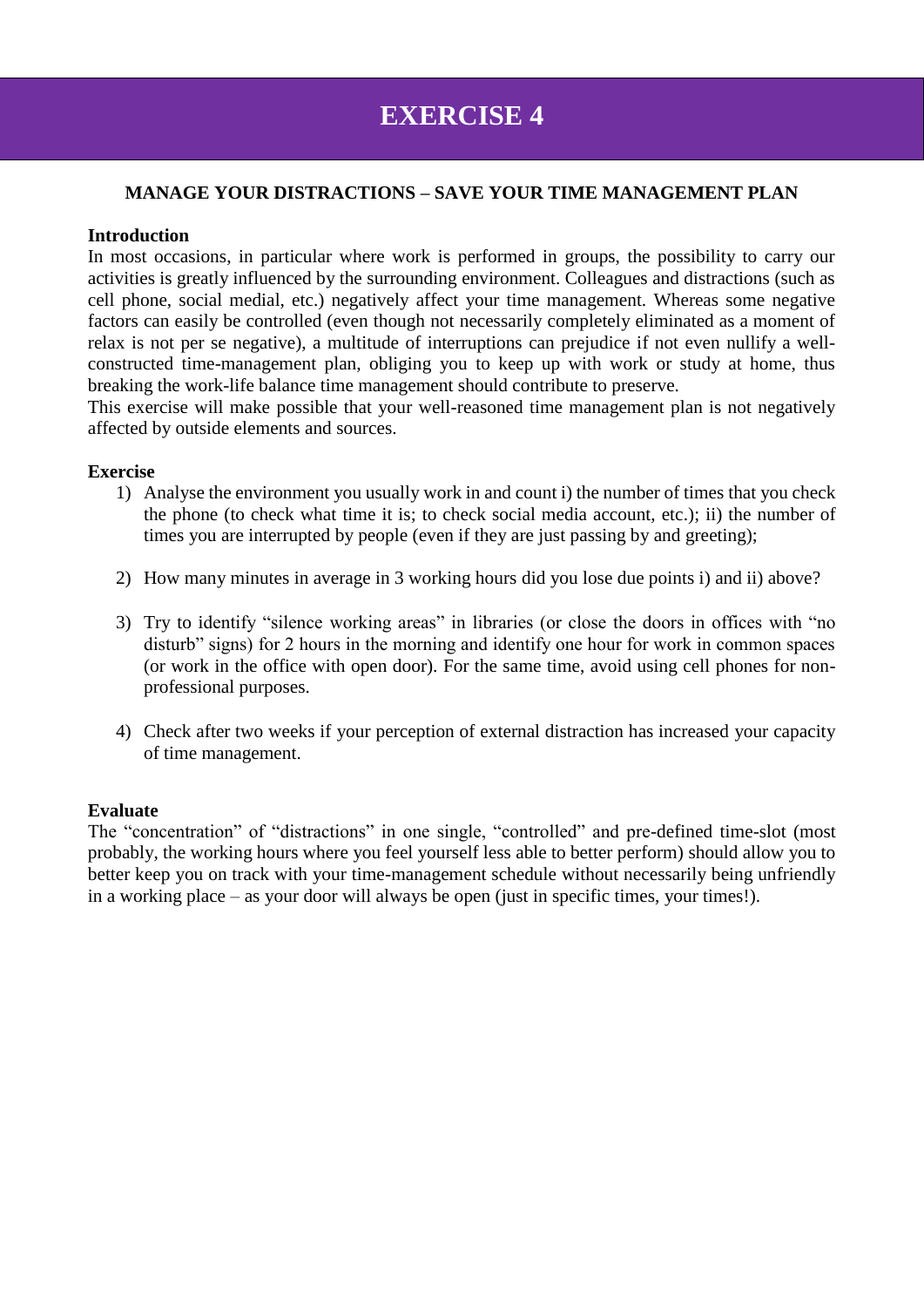## **THE ART OF SETTING PRIORITIES AND PUT THEM INTO ACTION**

### **Introduction**

Most people think time management is about doing as more activities as possible in the shortest amount of time. However, time management is an instrument that allows us to achieve previously established goals according to our desires and duties. In establishing goals (and the executive activities that are necessary to achieve them), we set them in a hierarchical order on the basis of priority.

As Stephen Covey wrote in *The Seven Habits of Highly Effective People*, "The key is not to prioritize what's on your schedule, but to schedule your priorities".

We should rely to our priority hierarchy while deciding:

- 1) In which tasks to engage first;
- 2) The amount of time to dedicate to each task.

#### **Exercise**

- 1) Make a list of goals they want to achieve in the upcoming week or month (the time span can be modulated according the course schedule).
- 2) Do examine the list and to give a score to each goal:
	- $1 =$  Extremely important
	- $2 =$  Very important
	- $3 =$  Somewhat important
	- $4 =$ Less important

Warning: Avoid the **procrastination trap!** This scoring should avoid lists filled with unimportant goals that gives us the impression that we are progressing in something, instead of addressing the elephant in the room.

- 3) Take into consideration each goal and to split it in a list of activities which are necessary in order to reach that goal. Activities should be as specific as possible. Subsequently, rank each activity (within a single goal), according to its importance in achieving that goal:
	- a = extremely important b= very important  $c =$ somewhat important d = **unimportant**
- 4) Make a new list of goals, with the order that reflects the score given to each goal (1 to 4). At the right side of each goal, the students shall put the list of the activities assigned to each goal, with the order that reflects the ranking given to each activity (a to c). Activities with ranking "d" should be left out.
- 5) Fill in a weekly (or a monthly) calendar, in which to plan the activities that they would like to perform each day (or each week) according to the fixed set of priorities.
- 6) At the end of the week (or month), make an assessment of: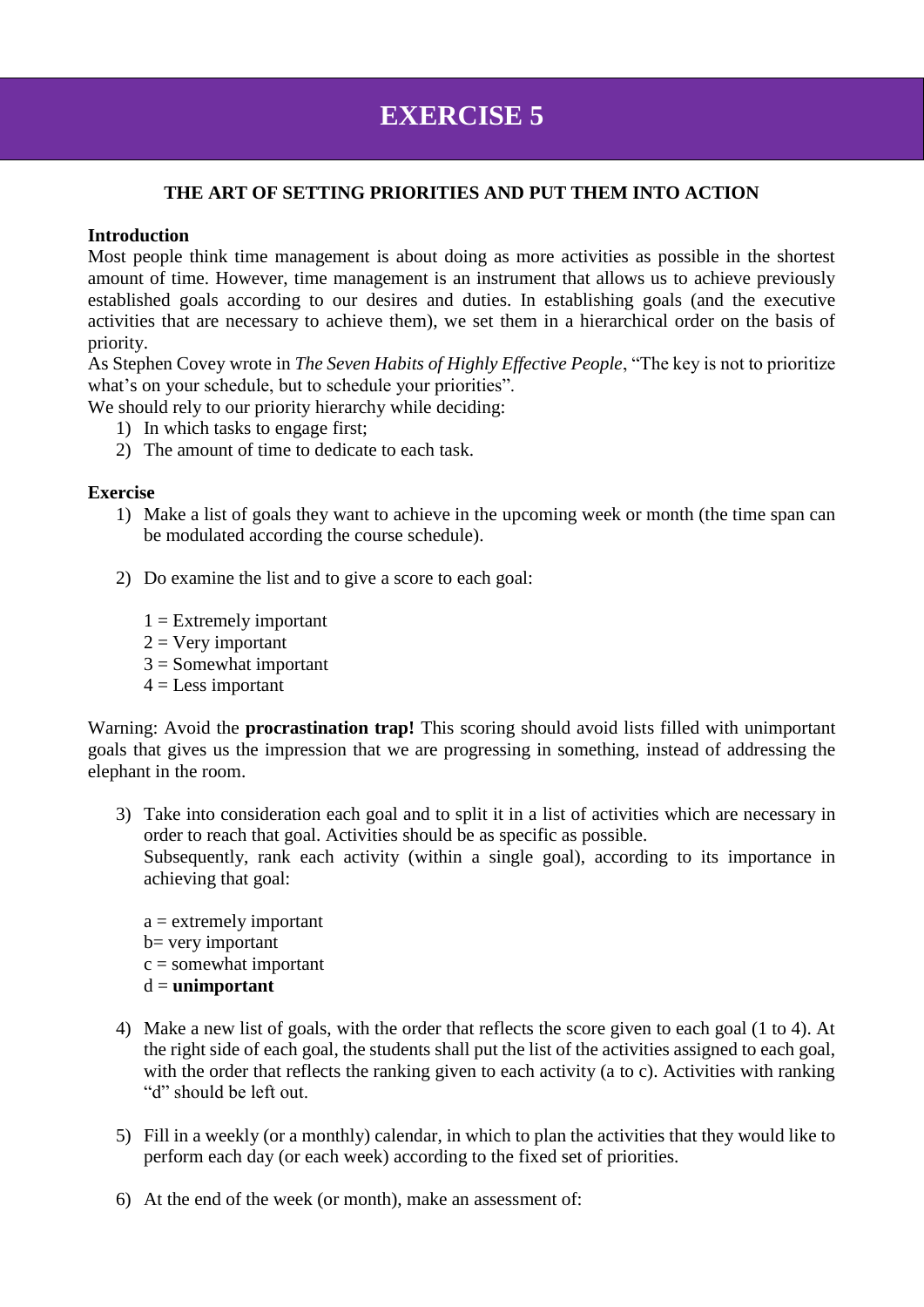- goals reached;

- activities effectively performed;

- amount of effort dedicated to the activities performed, compared with the importance ranking given to each activity at the beginning of the exercise.

# **EXERCISE 6**

## **THE URGENT IMPORTANT MATRIX**

#### **Introduction**

The Urgent Important Matrix has been developed by Stephen Covey following an inspirational quote of the former US President Eisenhower: "*What is important is seldom urgent and what is urgent is seldom important".* It is an important tool to move us towards our goals, because it enable us to manage our time more effectively.

Using a simple grid, Covey helps us to define our tasks according to two parameters:

- **1) Urgent tasks** are the tasks that we are required to perform immediately, or within a short time framework. We are usually obliged to stop what we are doing to focus on the urgent task instead. Not dealing with urgent tasks usually brings immediate consequences. *E.g.*
- **2) Important tasks** are the tasks that move us towards our bigger goals and projects. Since those tasks are often not associated with a close deadline, it is easier to procrastinate on them: we are more likely to prioritize tasks with a deadline, even if other tasks may have major payoffs in the long term.

Starting from this, the urgent Important Matrix consists in four quadrants that classify your daily/weekly/monthly activities on the basis of the aforementioned parameters.

|               | <b>URGENT</b>              | <b>NOT URGENT</b>                          |
|---------------|----------------------------|--------------------------------------------|
| IMPORTANT     | Quadrant 1 - Crises        | Quadrant $2$ – Preparation and<br>planning |
| NOT IMPORTANT | Quadrant 3 - Interruptions | Quadrant 4 - Distractions                  |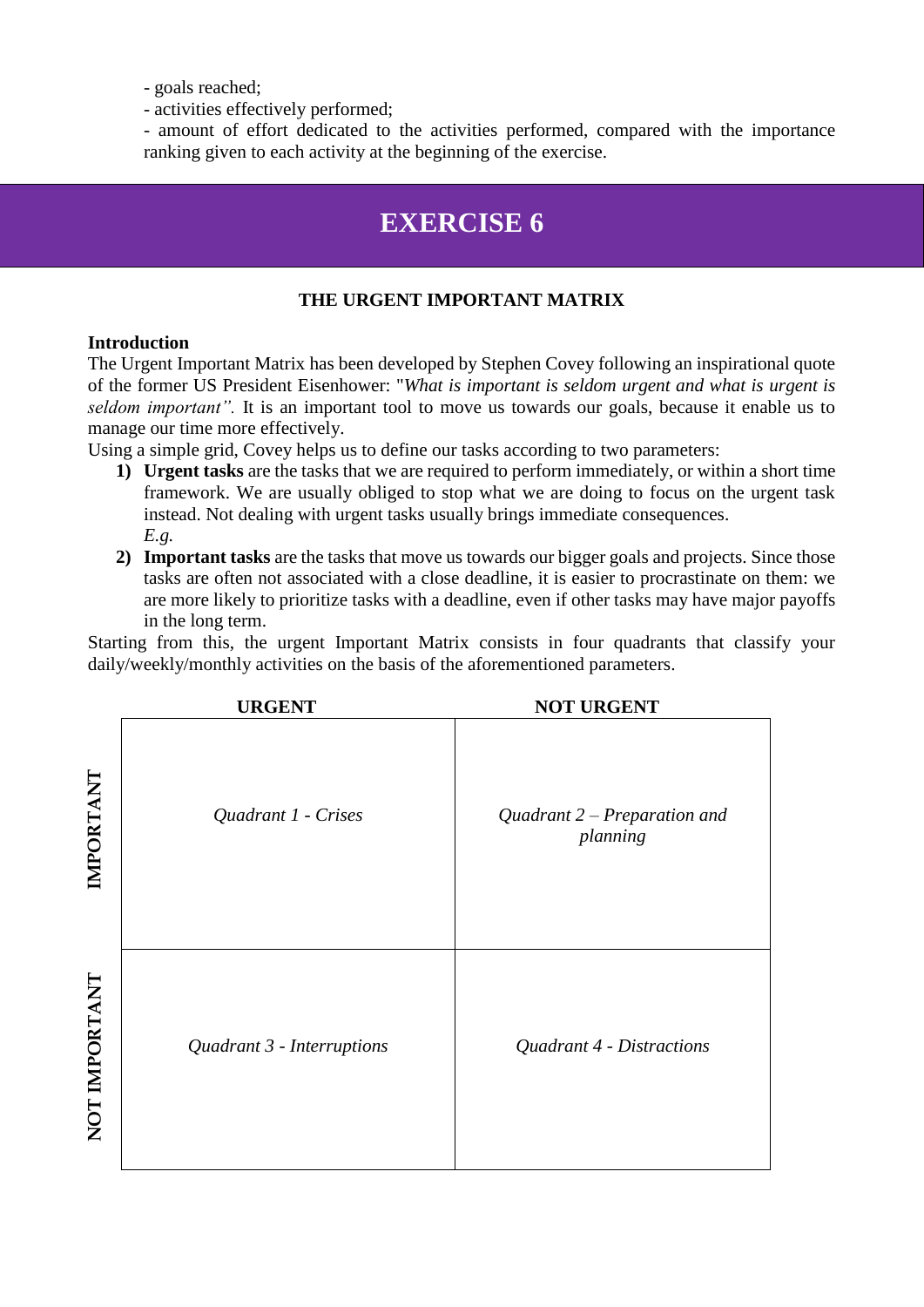*Quadrant 1 (Crises)* – contains all the activities that are urgent and require our immediate attention. They may be unexpected events, emergencies at work or in personal life (like sudden health issues), sudden deadlines, urgent meetings, pressing problems. Those activities are also qualified as important, because we cannot avoid to perform them.

When our schedule becomes very busy and we are overwhelmed by the workload, we tend to operate mostly in *Quadrant 1 (Crises).* Therefore, we find ourselves shifting from one activity to another, in the attempt to manage all the sudden emergencies. At the same time, if we spend all day dealing only with urgent tasks, the latter will most probably pile up because we do not have time to plan our work and to work on the real priorities.

*Quadrant 2 (Preparation and planning) –* contains all the activities that lead us towards our goals and projects and are not urgent in the present moment. Their positive impact is experienced in the long term. If we make sure to have enough time to deal with this things properly, we will significantly reduce the load of *Quadrant 1* and we will spend our energies on what really matters. If we deal with activities in *Quadrant 2* before they become urgent, we will gain more control over our daily schedule. *Quadrant 3 (Interruptions)* – contains the activities that are not important for the purposes of our goals, but we have to do anyway. In addition, they need to be done immediately. For instance, in this quadrant there are unimportant meetings, interruptions from co-workers, unnecessary checking our emails or phone calls. Those activities are not "important" under the perspective of our personal goals (although they may be important for others).

Those activities usually interrupt or take us away from important tasks. It is important to minimize our time in this quadrant by reviewing and prioritizing our tasks.

*Quadrant 4 (Distractions)* – If the activities in *Quadrant* 3 are distractions with deadlines, the activities in *Quadrant 4* are the frivolous distractions: checking social media, surfing the web without a purpose, watching TV, etc. Sometimes, it is important to linger in those activities when we feel tired and we need a break. However, if we spend too much time in this quadrant we will be late on our projects and deadlines

*The objective of the Urgent Important Matrix is to spend as much time as possible in Quadrant 2, in order to prevent the overfill of Quadrant 1, and to limit the time spent on Quadrants 3 and 4.*

## **Exercise**

- 1) List all the activities that you must and want to perform in one day, one week or one month. It is also possible to use the list developed in Exercise 5, point 3).
- 2) At the beginning of the day/week/month, fill the four quadrants according to the qualifications given in the introduction.